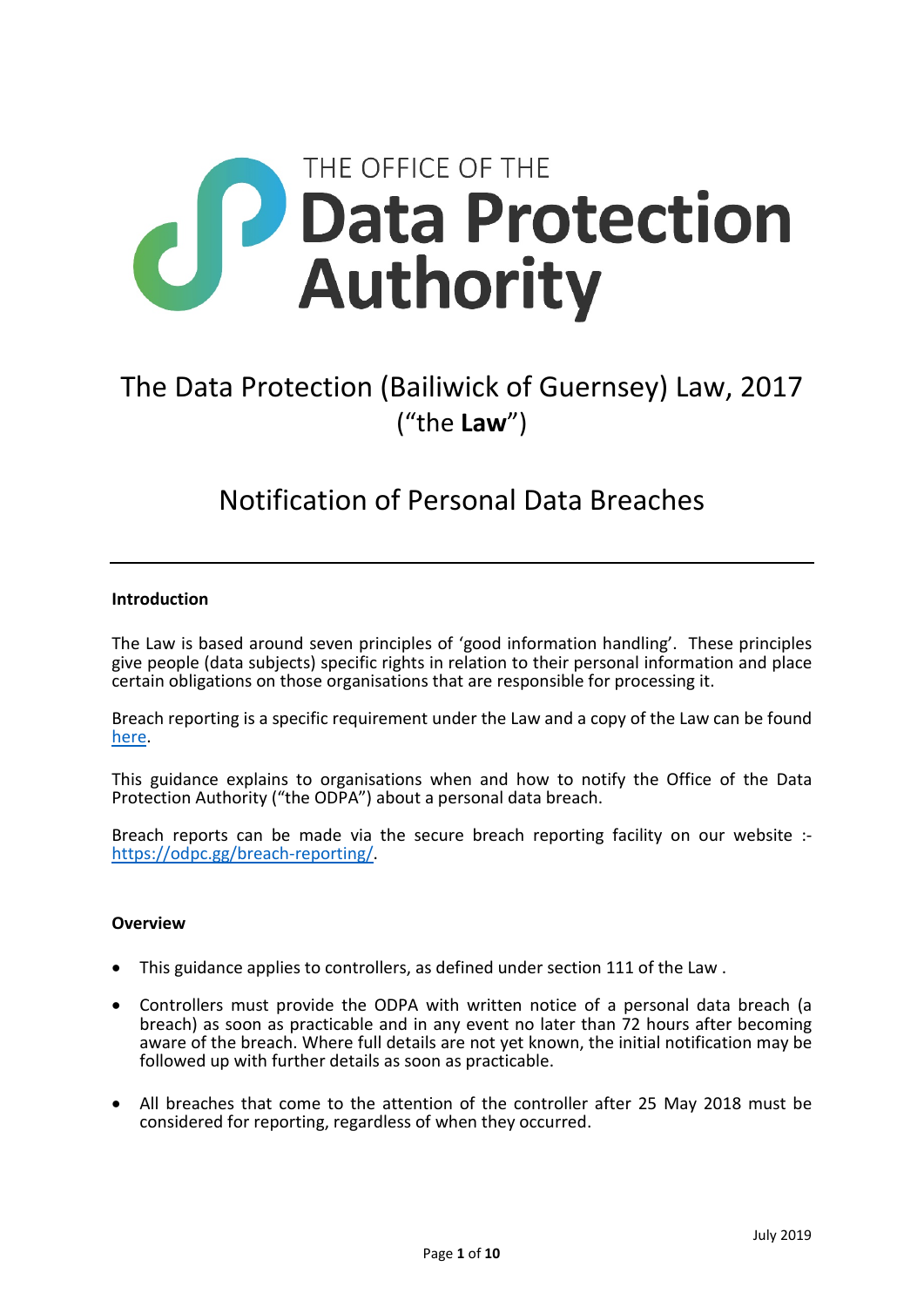

- Where a controller uses the services of a processor, the processor is required under section 42(1) of the Law to give the controller notice of a breach as soon as they become aware of it.
- Work is ongoing to prepare the reporting mechanism controllers will use to report a breach to the ODPA. Further information will be released once this is finalised. In the meantime, a form showing the information that will need to be reported is attached at the end of this guidance for your information.
- If it is likely that the breach will pose a high risk to the significant interests of a data subject, the controller must also notify those individuals:
	- o As soon as practicable;
	- o In clear and plain language;
	- o Describing the nature of the breach; and
	- o Providing them with the name and contact details of the controller's data protection officer (DPO) or other relevant contact, a description of the likely consequences of the breach and the measures taken or proposed to be taken by the controller to address the breach including, where appropriate, measures to mitigate its possible adverse effects.
- Controllers must also keep a log of any breaches in accordance with section 42(6) of the Law. A template form for this purpose can be found at Appendix 1 but organisations can use their own if they wish.

#### **Relevant breaches**

Under section 42 of the Law, controllers have a specific obligation to notify the ODPA –– about a breach, unless the breach is *'unlikely to result in a risk to the significant interests of a data subject*.

They are also required to keep a log of those breaches in accordance with section 42(6) of the Law.

Controllers are also required to disclose details of the breach to affected data subjects where there is a high risk to their significant interests (section 43)

It is important to remember that the purpose of these provisions is to protect individuals' personal data by ensuring appropriate steps are taken. Therefore, it is important for organisations to consider the type of personal data they hold and whether any breach could adversely affect an individual – for example by causing financial loss, reputational damage or identity fraud both at the time of the breach and in the future.

If an organisation is responsible for delivering part of a service for a controller but does not have a direct contractual relationship with the data subject, it does not have to notify the ODPA of a breach but it must immediately notify the relevant controller (who will have the contractual relationship with the data subject.) It will be for the controller to notify the ODPA and the data subject, as appropriate.

#### **What is a breach?**

A breach is defined in section 111(1) of the Law as: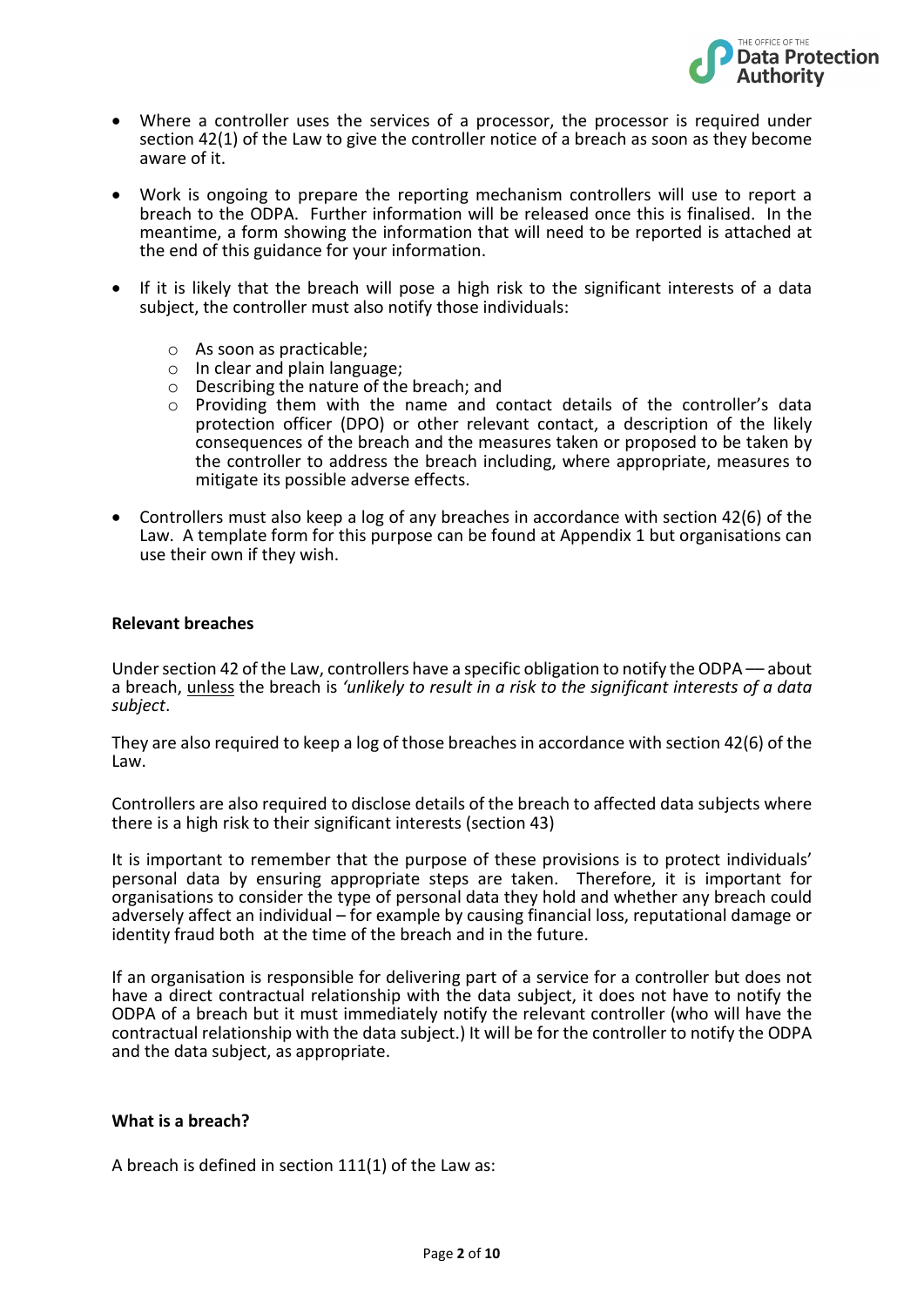

*"personal data breach" means a breach of security leading to the accidental or unlawful destruction, loss, alteration, unauthorised disclosure of, or access to, personal data transmitted, stored or otherwise processed"*

There will be a breach whenever any personal data (including any [special category data\)](https://odpc.gg/definitions-2#scd) is accidentally lost, corrupted or disclosed, or if someone accesses it or passes it on without proper authorisation to do so.

A breach may be broadly defined as an incident that affected the availability, integrity or confidentiality of the personal data. This therefore includes a network intrusion by an unauthorised third party and also a deliberate or accidental act by a service provider that disrupts the availability of personal data to those that need to use it. For example, the unintended deletion of personal data where no appropriate back-up exists would constitute a breach.

More information on what constitutes 'personal data' can be foun[d here.](http://www.odpc.gg/definitions-2#personaldata)

#### **Notifying the ODPC**

Section 42(2) of the Law states:

*'Where a controller becomes aware of a personal data breach, the controller must give the Authority written notice of it as soon as practicable, and in any event, no later than 72 hours after becoming so aware,* 

Controllers must therefore tell the ODPA no later than 72 hours of becoming aware that a breach has occurred. If a notification is not made to the ODPA within 72 hours, the notification must be accompanied by an explanation of the reasons for the delay (section  $42(3)(e)$  of the Law).

It is accepted that in some cases it may not be feasible to provide full details within 72 hours. In such cases, section 42(4) of the Law states that:

*'Where it is impracticable to give the Authority all of the required information at the same time as the notice is given, the controller may provide the information in phases as soon as practicable'* 

Accordingly, a controller should still make the initial notification within 72 hours, to inform the ODPA that a breach has been detected and to provide the relevant details. This should then be followed up with any of the outstanding information and a follow up form is attached at the end of this document.

It may be the case that controllers need to undertake an investigation to understand exactly what has happened and what needs to be done to mitigate the breach, and that in some cases this will take longer than 72 hours. However, controllers must still notify the ODPA of the breach within 72 hours of having become aware of it and submit a follow-up notification as appropriate.

Breach reports can be made via the secure breach reporting facility on our website : [https://odpa.gg/breach-reporting/.](https://odpa.gg/breach-reporting/)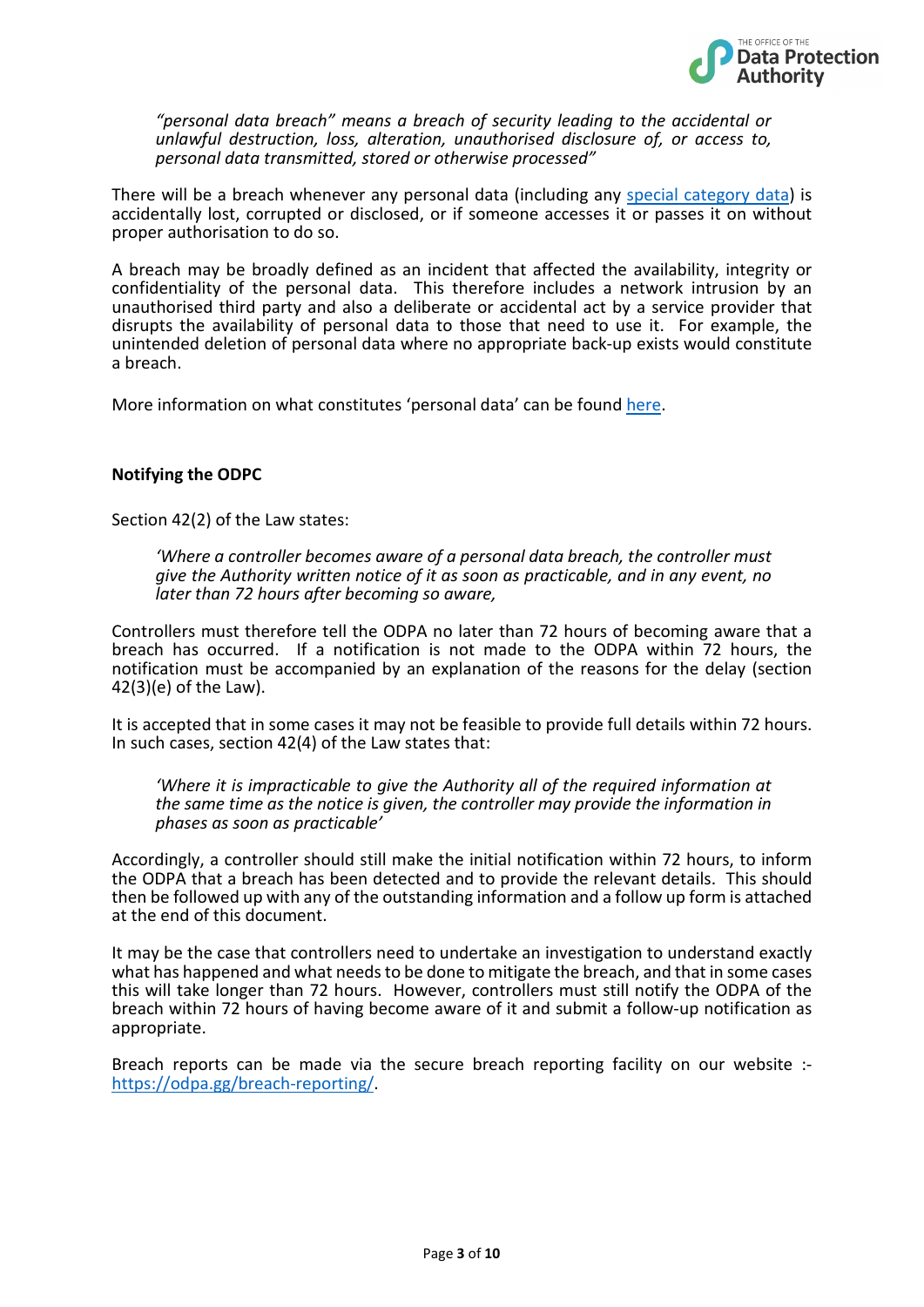

#### *What information to include*

The initial notification (within 72 hours) should ordinarily include the following summary information:

- The name of the controller
- The name and contact details of the DPO or other point of contact where more information can be obtained
- Whether it is a first or subsequent notification
- The date and time of the breach (or best estimate)
- The date and time of the controller becoming aware of the breach
- The nature and content of the personal data concerned
- Technical and organisational measures applied (or that will be applied) to the affected personal data
- The name of the organisation affected by the data breach (if different from the controller)

If possible, the initial notification should also include the more detailed information set out below. Otherwise, this should be included in any follow notifications until full details have been provided:

- A summary of the incident that caused the breach, including the physical location of the breach
- The number and category of data subjects concerned
- The number and category of personal data records concerned
- The likely consequences of the personal data breach and potential adverse effects on the data subjects
- The technical and organisational measures taken or proposed to be taken to mitigate those potential adverse effects
- The content of any notification provided to affected data subjects (where relevant)
- The means of communication used to notify the affected data subjects (where relevant)
- The number of data subjects notified (where relevant)
- Whether the breach affects data subjects in any jurisdiction other than the Bailiwick of Guernsey
- Details relating the notification with any other data protection authorities
- If these details cannot be included in any second notification, a reasoned justification for the further delay

#### *What happens next*

The information provided will be recorded by the ODPA and used to assess whether the controller is complying or has complied with its obligations under the Law, including the duty to take appropriate technical and organisational measures to safeguard the personal data of the data subjects, the duty to notify the ODPA of a breach and the duty to notify data subject of a breach which is likely to result in a risk to their significant interests.

Upon submission of an initial notification a controller will receive confirmation of receipt from the ODPA. An officer of the ODPA will contact the controller to indicate what the next steps will be.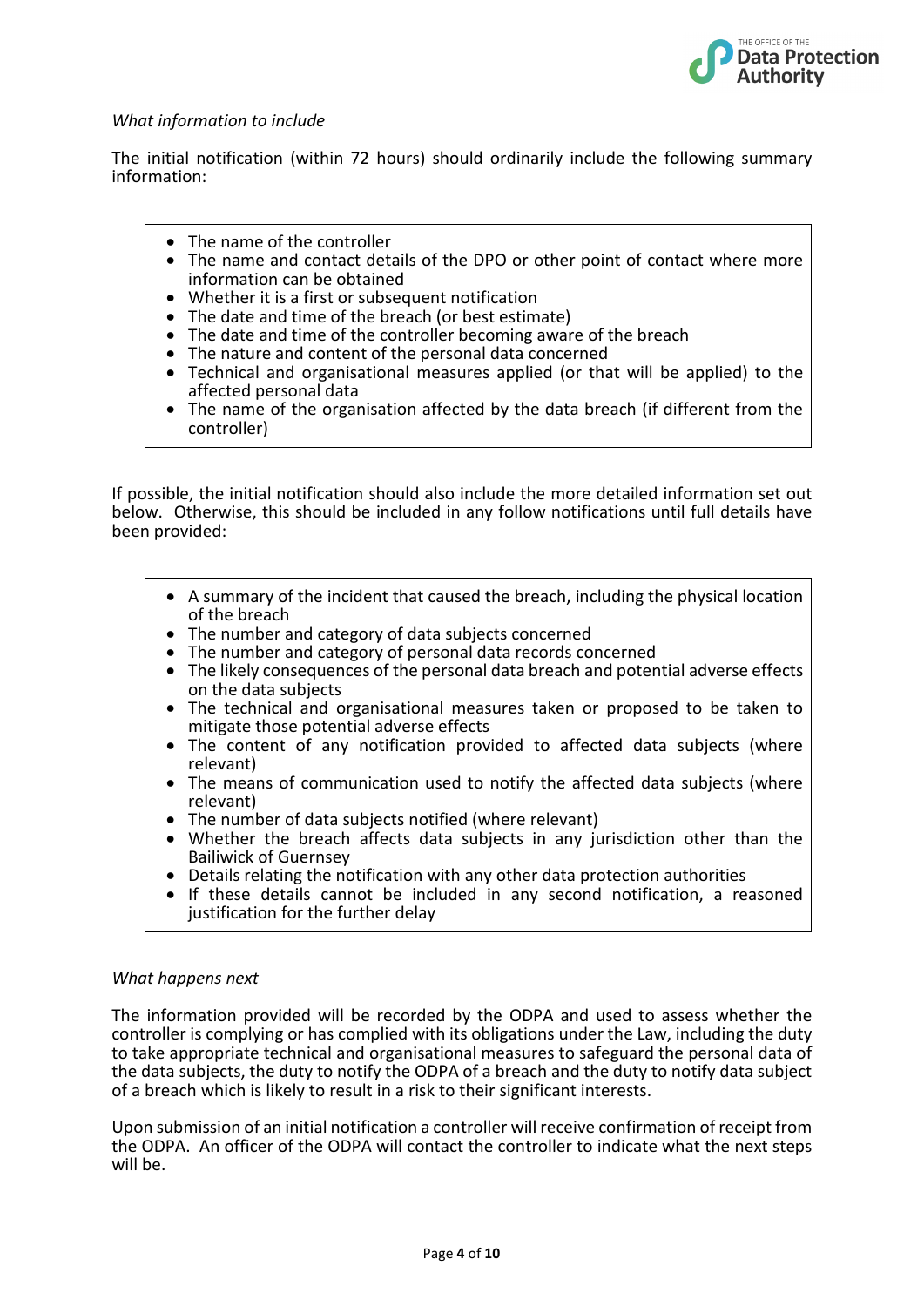

Where a breach has affected or is likely to affect data subjects in jurisdictions outside of the Bailiwick of Guernsey, the ODPA may be required to communicate and cooperate with the relevant data protection authority in that jurisdiction / those jurisdictions in accordance with its statutory duties.

#### **Notifying Data Subjects**

Section 43 of the Law states:

*"Where a controller becomes aware of a personal data breach that is likely to pose a high risk to the significant interests of a data subject, the controller must give the data subject written notice of the breach as soon as practicable.* 

Controllers are therefore also required to notify those individuals affected by the breach if such is likely to result in any risk to their significant interests. Examples of such risks include financial loss, reputational damage, adverse impact of safety or wellbeing, and identity fraud. This list is not exhaustive and decisions should be informed by the nature, scope, context and purpose of the compromised personal data.

Whether the breach is likely to result in a risk to the significant interests of the data subject is primarily a decision for the controller and should be based on the circumstances of the case. The ODPA considers that controllers should consider the following factors:

- a. The nature and content of the personal data
- b. Whether it includes special category data (as defined in the Law)
- c. What harm could be caused to the individual both now and in the future and in particular, whether there is a threat to the individual's physical safety or reputation, identity theft, fraud, financial loss, psychological distress or humiliation
- d. Who may now have access to the data, to the extent this is known.

Section 43 of the Law states that a controller does not have to notify data subjects if the

*"the controller has established and carried out appropriate technical and organisational measures to protect personal data, and those measures were applied to the personal data affected by the breach, in particular those that render the personal data unintelligible to any person who is not authorised to access it, such as encryption" or if the controller has taken "subsequent measures which ensure that the high risk to the significant interests of data subjects referred to in subsection (1) is no longer likely to materialize"].* 

Similarly, the controller does not have to notify data subjects *"if performing that duty would involve disproportionate effort",* in which case the controller must publish a notice (without making public any personal data) or take any other step equivalent to publication in order to inform the data subject in an equally effective manner" (section 43(5) of the Law).

#### *What to tell data subjects*

In accordance with section 43 of the Law any notice to data subjects must include the following information: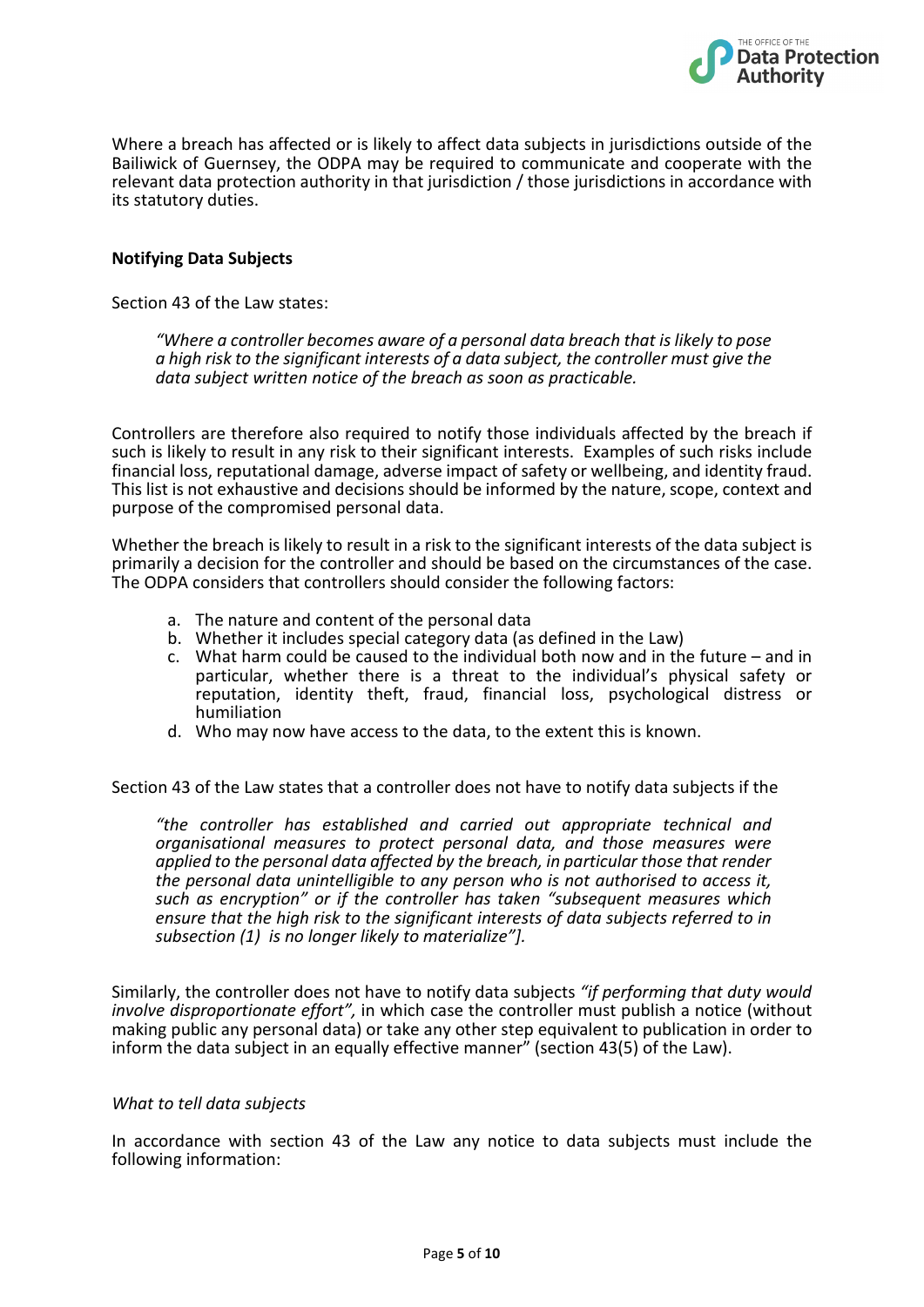

- A description of the nature of the breach
- The name and contact details of the data protection officer or other source where more information can be obtained
- A description of the likely consequences of the breach
- A description of the measures taken or proposed to be taken by the controller to address the breach, including, where appropriate, measures to mitigate the possible adverse effects.

In addition, it is recommended that the notification to data subjects includes a helpline number or web address, if possible.

The notification must be in clear and plain language. You may wish to consider publishing the notification in more than one language, depending on the nationalities of the data subjects affected.

It should be noted that whilst the decision whether or not to notify the affected data subject of the breach initially rests with the controller, the ODPA can require the controller to do so if, in its opinion, there exists a high risk to the significant interests of the data subject.

#### *When to notify data subjects*

Controllers must notify affected data subjects without undue delay – in other words, as soon as the controller has sufficient information about the breach.

#### **Keeping a Log of Personal Data breaches**

Section 42(6) of the Law requires controllers to keep a written record of any breach:

*"In any case, a controller must keep a written record of each personal data breach of which the controller is aware, including –*

*(a)The facts relating to the breach,*

*(b)The effects of the breach,*

*(c) The remedial action taken, and*

*Any steps taken by the controller to comply with this section, including whether the controller gave a notice to the Authority under subsection (2), and if so, a copy of the notice.."*

The ODPA has created a template log to help you record the information you need  $-$  see Appendix 1.

The ODPA will inspect such logs if a controller becomes subject to an audit pursuant to Schedule 7, paragraph 9 of the Law. The logs and any other relevant information will be used to check that controllers are complying with their obligations under the Law.

#### **More Information**

If you need any further information about this, or any other aspect of the Law, please contact the ODPA or go to website [www.odpa.gg.](https://www.odpa.gg/)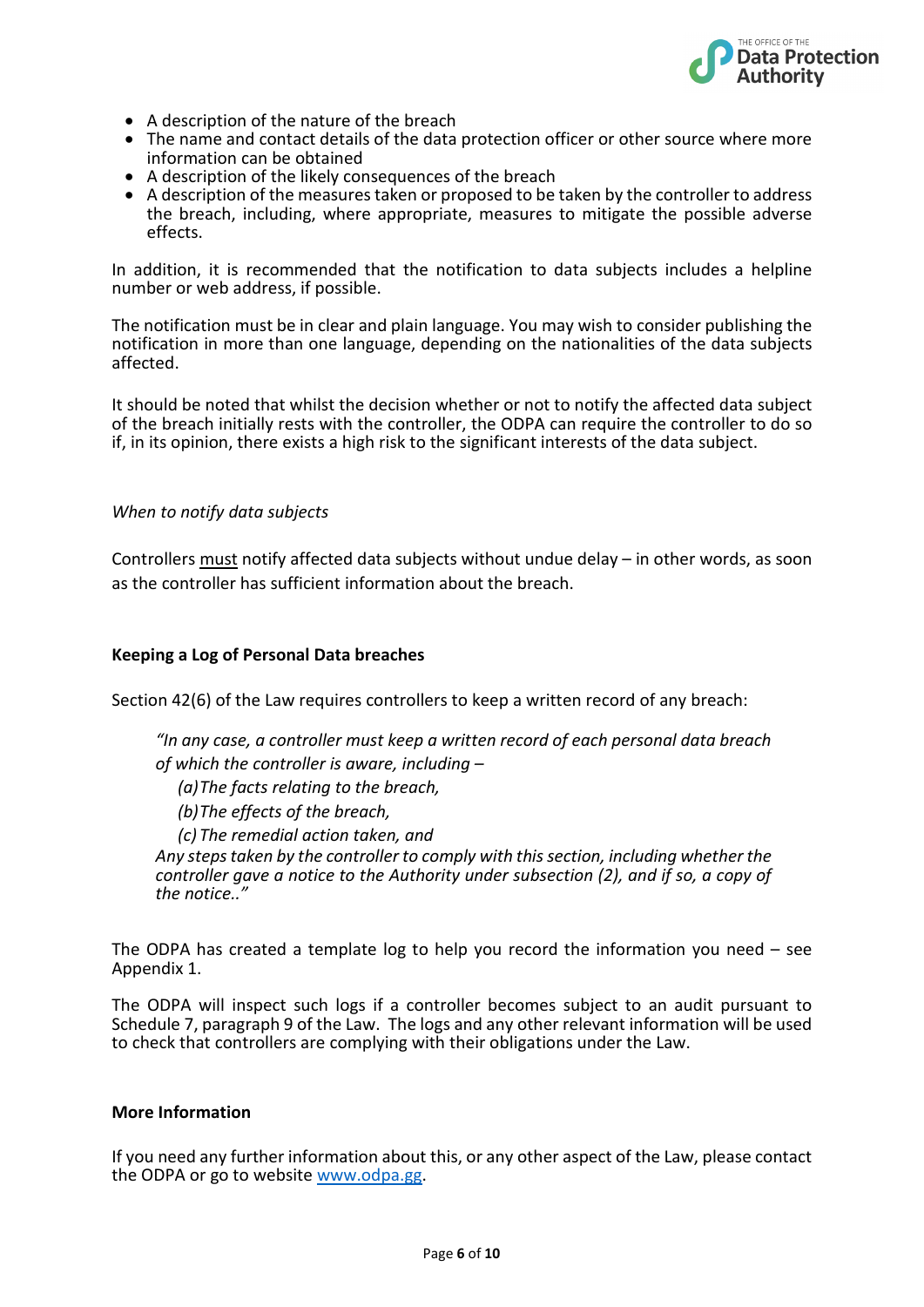

### **Checklist**

- $\Box$  We are clear about our breach reporting duties
- ☐ We have robust breach detection in place
- $\Box$  We have a breach response plan
- ☐ We have allocated responsibility for the handling, management, and oversight of breaches
- ☐ All staff have received appropriate training about prevention, detection and management of breaches
- $\Box$  We have a process to consider the impact of the breach on individuals
- $\Box$  We have a process to inform affected individuals where necessary
- ☐ We document all breaches regardless of the need to report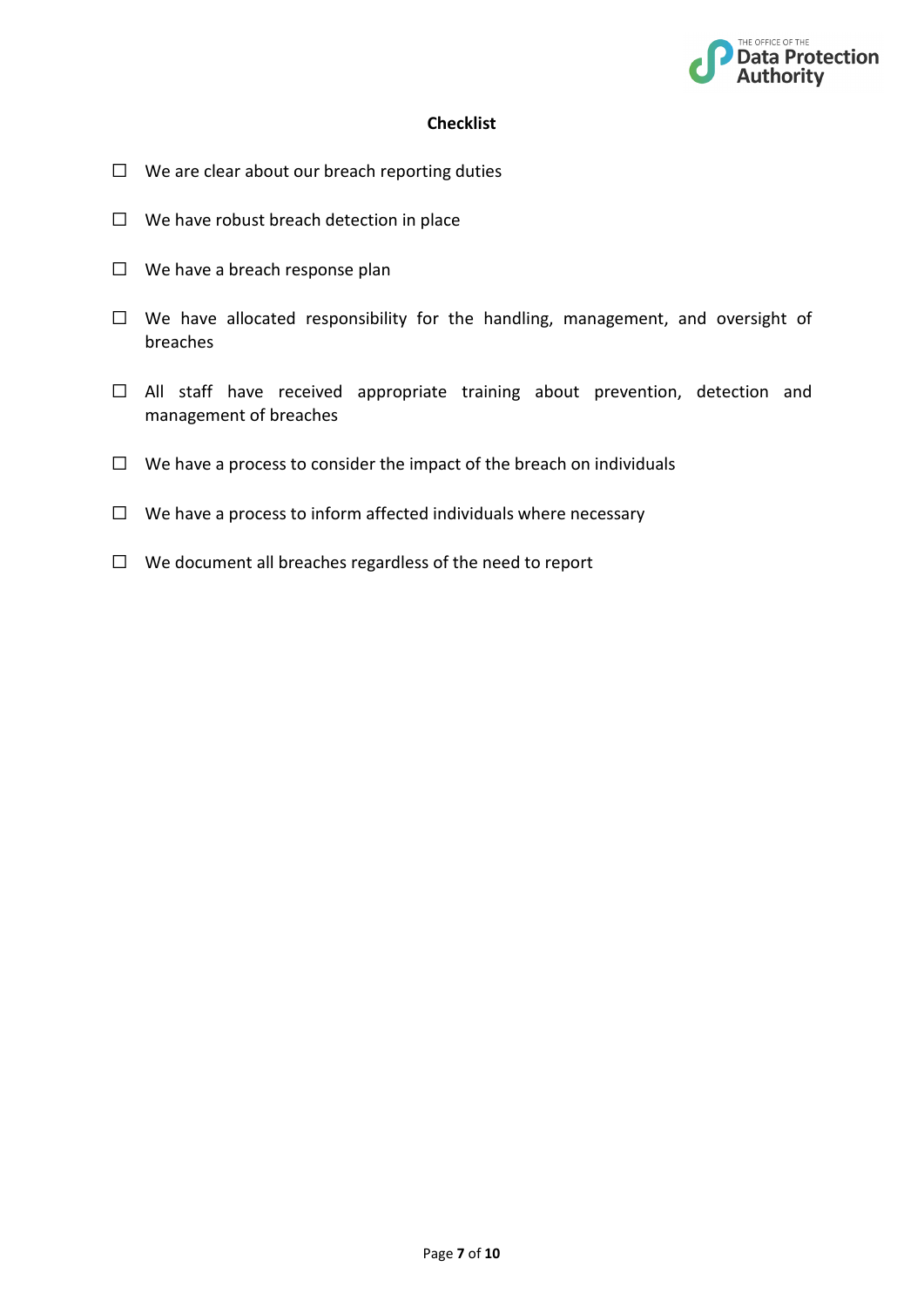

#### **WRITTEN RECORD OF PERSONAL DATA BREACH**

#### **TEMPLATE FOR CONTROLLERS**

**\_\_\_\_\_\_\_\_\_\_\_\_\_\_\_\_\_\_\_\_\_\_\_\_\_\_\_\_\_\_\_\_\_\_\_\_\_\_\_\_\_\_\_\_\_\_\_\_\_\_\_\_\_\_\_\_\_\_\_\_\_**

**Section 42 of the Data Protection (Bailiwick of Guernsey) Law, 2017 sets out the legal obligations of a controller in the event of a personal data breach. Section 42(6) states –**

"*In any case, a controller must keep a written record of each personal data breach of which the controller is aware, including –*

*(a) the facts relating to the breach,*

*(b) the effects of the breach,*

*(c) the remedial action taken, and*

*(d) any steps taken by the controller to comply with this section, including whether the controller gave a notice to the Authority under subsection (2), and if so, a copy of the notice."*

This document allows affected controllers to record the required information in a uniform format to assist with internal record keeping obligations as well as requests for information from the Office of the Data Protection Authority (**ODPA**) that may follow. It does not constitute legal advice and each case should be reviewed in detail by the controller to assess the specific requirements.

#### *Steps to take*

- Immediately collect as much information as possible
- Ensure your DPO is informed and updated
- Report breach to ODPA
- Consider contacting interested parties (law enforcement, service provider)
- Implement containment measures
- Assess the harm
- Consider notification of data subjects
- Complete internal written record of the breach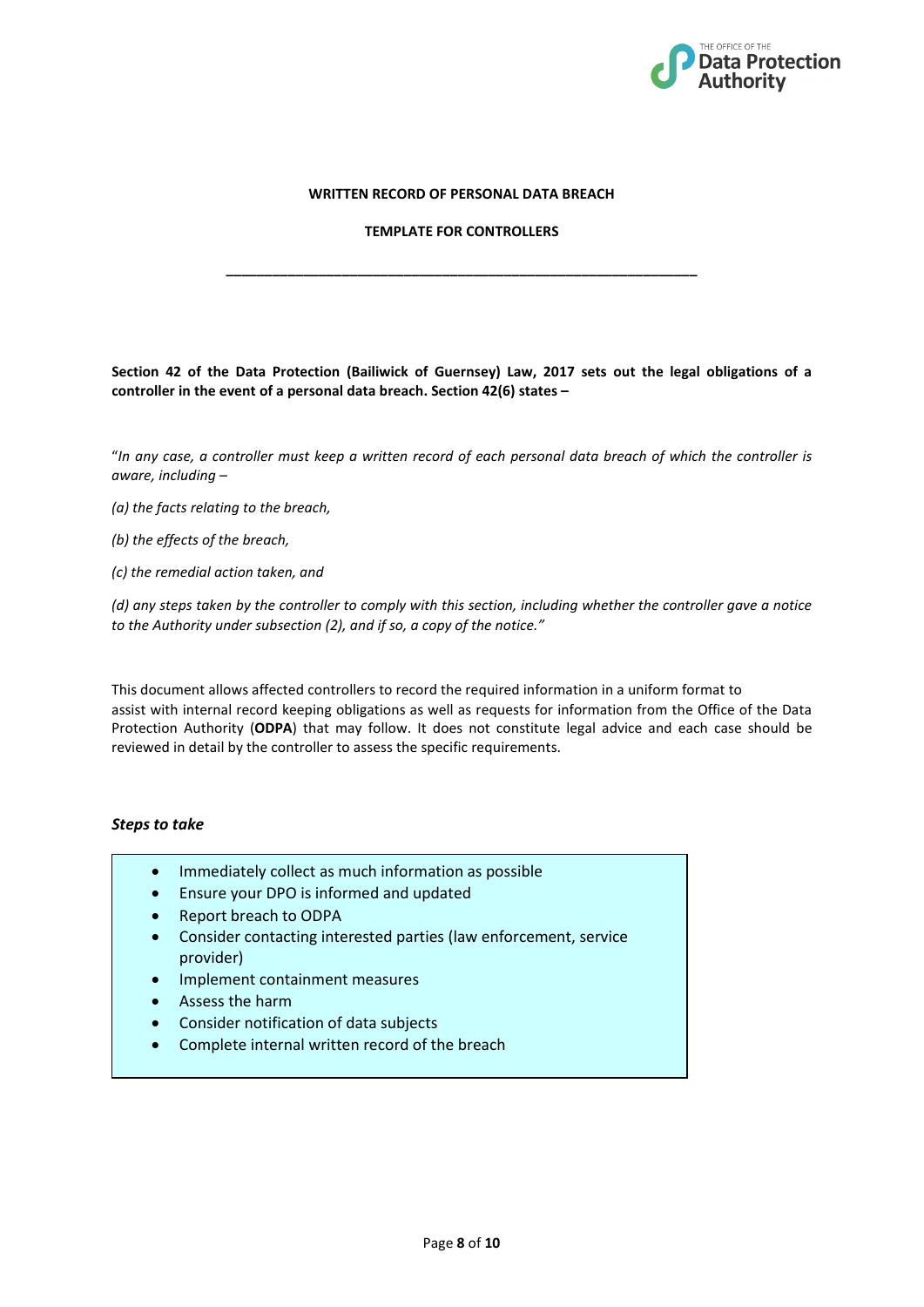

APPENDIX 1

## **COMPANY NAME HIGHLY CONFIDENTIAL**

| FORM FOR RECORDING A PERSONAL DATA BREACH - INTERNAL USE |         |                 |  |  |  |
|----------------------------------------------------------|---------|-----------------|--|--|--|
| YOUR NAME:                                               |         | DEPT/DIVISION:  |  |  |  |
| Today's Date:                                            | Tel No: | E-MAIL ADDRESS: |  |  |  |

| Time & Date of Incident:                                                                                       | Time & Date Incident was discovered: |  |  |  |
|----------------------------------------------------------------------------------------------------------------|--------------------------------------|--|--|--|
|                                                                                                                |                                      |  |  |  |
| Who Was Notified:                                                                                              | Time of Notification:                |  |  |  |
|                                                                                                                |                                      |  |  |  |
| Brief Summary of Incident: (include website URLs, suspect name(s), impacted system(s), other relevant<br>data) |                                      |  |  |  |
|                                                                                                                |                                      |  |  |  |
|                                                                                                                |                                      |  |  |  |
|                                                                                                                |                                      |  |  |  |
|                                                                                                                |                                      |  |  |  |
|                                                                                                                |                                      |  |  |  |
| Number of data subjects affected:                                                                              |                                      |  |  |  |
|                                                                                                                |                                      |  |  |  |
|                                                                                                                |                                      |  |  |  |
|                                                                                                                |                                      |  |  |  |
| Location of affected data subjects:                                                                            |                                      |  |  |  |
|                                                                                                                |                                      |  |  |  |
|                                                                                                                |                                      |  |  |  |
|                                                                                                                |                                      |  |  |  |
|                                                                                                                |                                      |  |  |  |
| Type of personal data involved:                                                                                |                                      |  |  |  |
|                                                                                                                |                                      |  |  |  |
| Any special category data? If so, what?                                                                        |                                      |  |  |  |